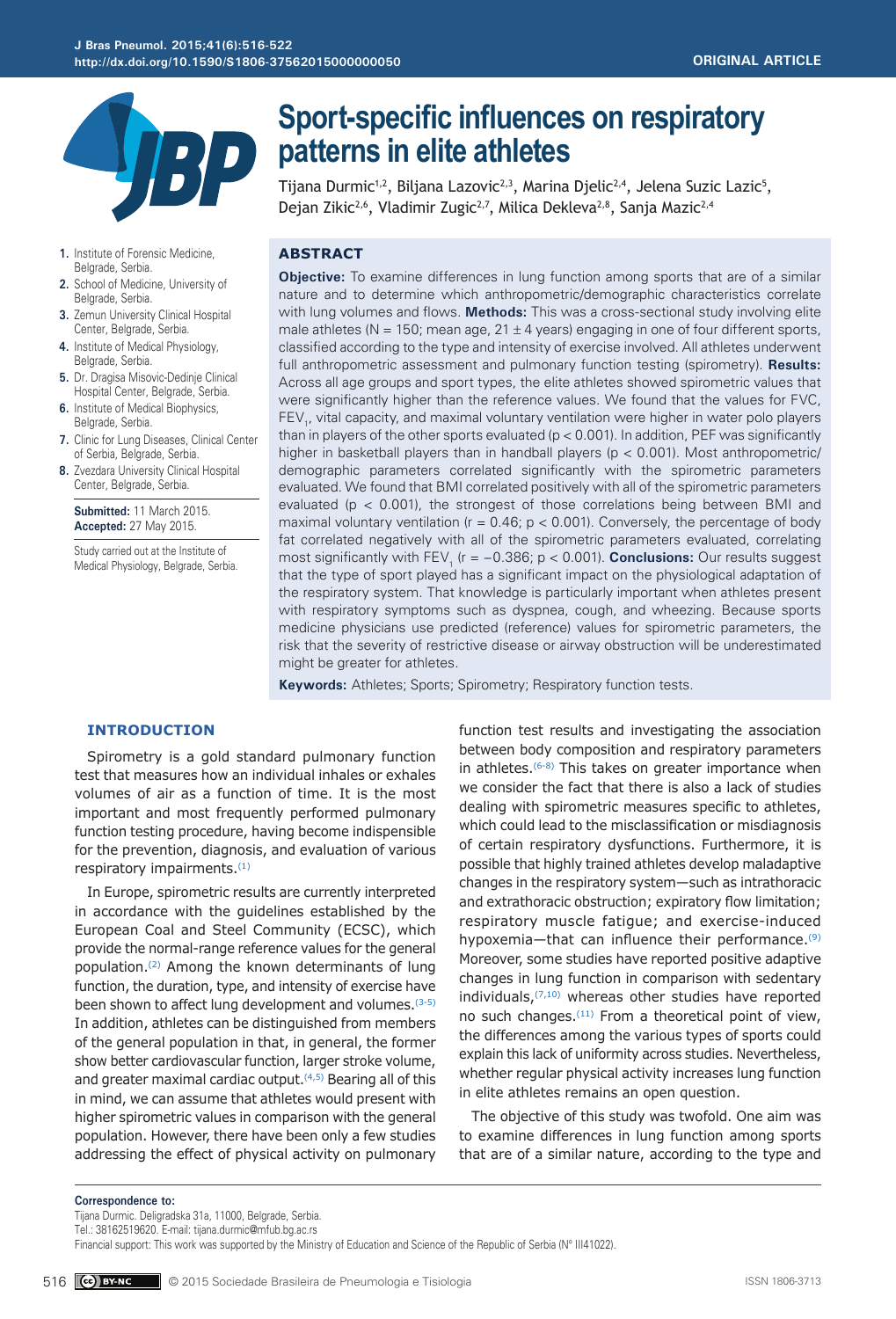

intensity of exercise performed. An additional aim was to investigate which anthropometric/demographic characteristics correlate with lung volumes and flows.(12)

### **METHODS**

This was a cross-sectional study involving 150 male athletes (mean age, 20.9  $\pm$  3.5 years) from four different sports (basketball, handball, soccer, and water polo). The inclusion criteria were playing a sport at the national or international level and engaging in that sport for  $\geq 15$  h per week. The inclusion criteria were playing a sport at the national or international level and engaging in that sport for  $\geq 15$  h per week. The exclusion criteria were being a smoker or former smoker, using any medication at the time of testing, and having any disease. The results of the pre-enrollment medical examination indicated that all of the subjects were in good health. Within the last three weeks, none of the subjects had taken any medications on a regular basis; had undergone surgery for cardiac, respiratory, allergic, eye, or ear problems; had had a respiratory infection; had had uncontrolled blood pressure; or had undergone thoracic surgery. In addition, none had a history of pulmonary embolism, active hemoptysis, or unstable angina. We grouped the sports according to the type and intensity of exercise involved, classifying each as involving either static (isometric) or dynamic (isotonic) exercise,  $(12)$  and all of the sports evaluated belonged to the highly dynamic group. All participants were informed of the possible risks of participating in the study, and all gave written informed consent. All procedures were approved by the Research Ethics Committee of the University of Belgrade School of Medicine, in the city of Belgrade, Serbia, and were conducted in accordance with the World Medical Association Declaration of Helsinki for medical research involving human subjects.

#### *Anthropometric parameters*

Athletes reported to the laboratory after fasting and refraining from exercise for at least 3 h. Without shoes and wearing minimal clothing, each athlete underwent anthropometric assessments, including the determination of weight and percentage of body fat (BF%), which were measured, respectively, with a scale (to the nearest 0.01 kg) and with a segmental body composition analyzer (BC-418; Tanita, Arlington Heights, IL, USA). Height was measured to the nearest 0.1 cm with a portable stadiometer (Seca 214; Seca Corporation, Hanover, MD, USA), according to standardized procedures described elsewhere.<sup>(13)</sup> The BMI was calculated as weight in kilograms divided by height in meters squared (kg/m<sup>2</sup>).

## *Spirometry*

Spirometry was performed following the recommendations of the American Thoracic Society/ European Respiratory Society Task Force.(10,14) Predicted (reference) values for gender, age, and height were in accordance with the ECSC standards. Subjects were

instructed not to smoke, exercise, consume alcohol, drink caffeinated beverages, take theophylline, or use β-agonist inhalers prior to the spirometry tests. The testing took place in a laboratory setting, and all tests were performed at the same time of day (between 8:00 and 9:30 a.m.), with the same instruments and techniques. Measurements were carried out under standard environmental conditions: at a comfortable temperature (18-22°C); at an atmospheric pressure of 760 mmHg; and at a relative humidity of 30-60%. The temperature, humidity, and atmospheric pressure in the laboratory were continuously monitored.

Spirometry was performed using a Pony FX spirometer (Cosmed, Rome, Italy). At least three acceptable maneuvers were required for each subject, and the best of the three values was recorded. The highest values for FVC and FEV, were taken independently from the three curves.

#### *Statistical analysis*

Continuous data are expressed as mean ± standard deviation. Categorical data are expressed as frequencies. To assess differences between athletes according to the type of sport in which they engaged, we used ANOVA, with multiple post hoc Bonferroni tests. Pearson's correlation coefficient was used in order to test the relationships between anthropometric/ demographic and spirometric characteristics. Statistical analysis was performed using the Statistical Package for the Social Sciences, version 15.0 (SPSS Inc., Chicago, IL, USA). All tests were two-tailed, and p values < 0.05 were considered statistically significant.

#### **RESULTS**

The demographic and anthropometric characteristics of the athletes are shown in Table 1. All investigated parameters differed among the four sports. In comparison with the other athletes, basketball players had significantly higher heights and weights ( $p < 0.001$ ), although they also showed the lowest BF%. Water polo players had the highest BMI, whereas handball players had the highest BF% ( $p < 0.001$  for both). The difference in BF% was statistically significant in the comparison between handball players and water polo players ( $p < 0.001$ ).

The measured spirometric values for the athletes in all four groups are shown in Table 2. The FVC, FEV<sub>1</sub>, vital capacity (VC), and maximal voluntary ventilation (MVV) values were higher for water polo players than for athletes in the other groups ( $p < 0.001$  for all). In addition, PEF values were significantly higher in basketball players than in handball players ( $p < 0.001$ ). The differences among the sports in relation to the measured values were not significant for any of the other spirometric parameters evaluated ( $p > 0.05$ ).

The percentages of predicted values for the spirometric parameters evaluated are shown in Table 3. The FVC, VC, and MVV percentage of predicted values were higher for water polo players than for athletes in the other groups ( $p < 0.001$  for all). In addition, the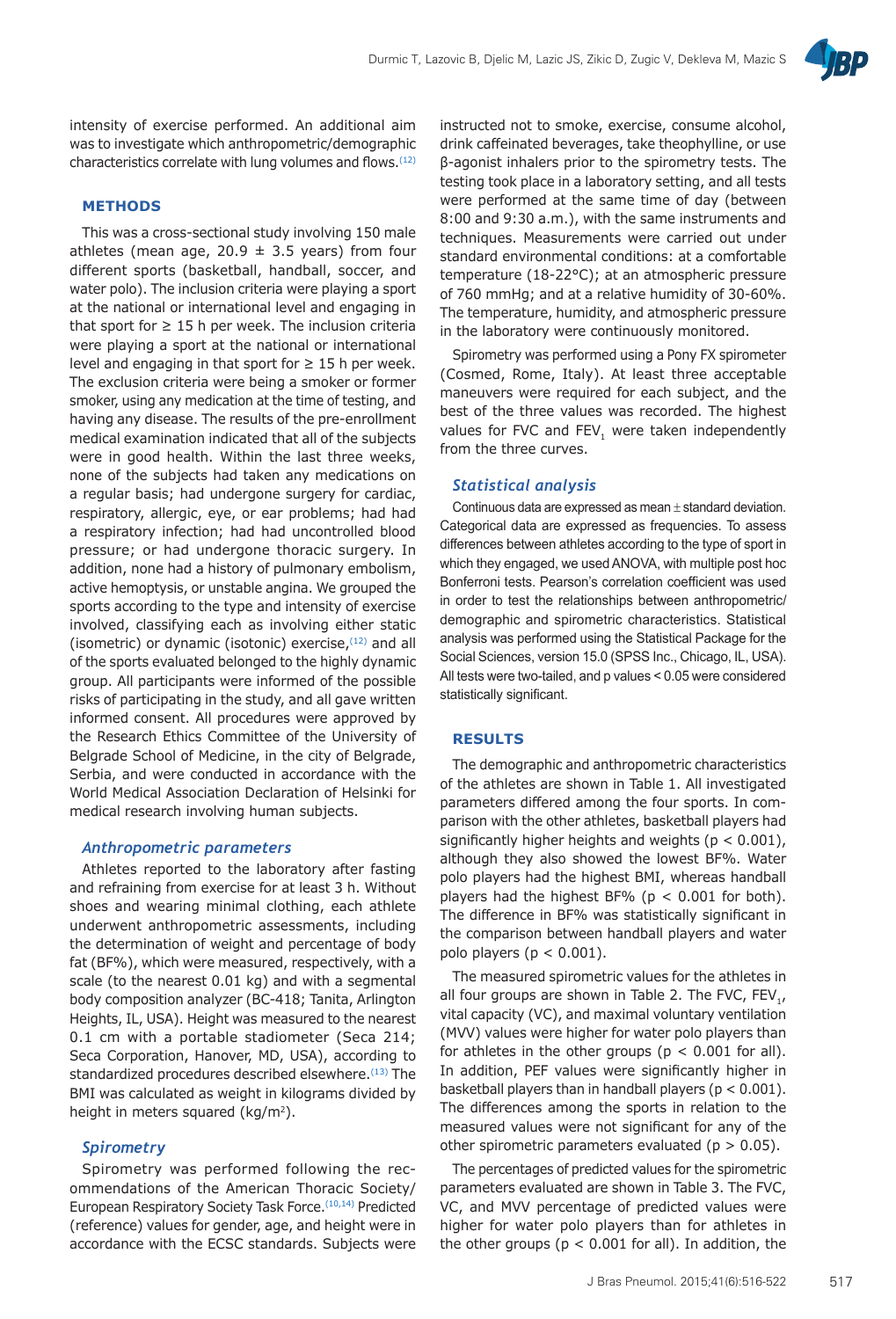percentage of predicted FEV, was significantly higher in water polo players than in basketball players ( $p <$ 0.001). The differences among the sports in relation to the percentage of predicted values were not significant for any of the other spirometric parameters evaluated  $(p > 0.05$  for all).

Figure 1 shows the mean values of the residuals (observed minus predicted values) for age-predicted respiratory parameters in all four groups. Not only were the measured values of VC, FVC, FEV<sub>1</sub>, and MVV significantly higher for water polo players than for athletes in the other groups, but the residuals for those parameters were also significantly different among the various sports ( $p < 0.001$ ). The residuals for MVV and VC were highest in water polo players, whereas they were lowest in basketball and soccer players, respectively. In addition, there was a statistically significant difference between the highest and lowest residuals for FEV<sub>1</sub>, which were observed in water polo players and basketball players, respectively (p < 0.001).

The results of the collective (overall) correlation analysis of anthropometric/demographic and spirometric parameters are presented in Table 4. Most of the anthropometric/demographic parameters correlated

significantly with the spirometric parameters evaluated. We found that FVC correlated positively with weight, height, and BMI, the strongest of those correlations being between FVC and weight ( $r = 0.741$ ;  $p < 0.001$ ). We also found that FEV, correlated positively with all anthropometric/demographic parameters except age and BF%, although none of those positive correlations were statistically significant ( $p > 0.05$  for all). In addition, BMI correlated positively with all spirometric parameters  $(p < 0.001)$ , the strongest positive correlation being between BMI and MVV ( $r = 0.46$ ;  $p < 0.001$ ). In contrast, BF% correlated negatively with all spirometric parameters, the strongest negative correlation being between BF% and FEV<sub>1</sub> ( $r = -0.386$ ;  $p < 0.001$ ).

When we looked at within-group correlations, we found that they were similar to those observed in the overall analysis shown in Table 4, except for the water polo group, in which only MVV correlated significantly with weight and BMI ( $r = 0.503$  and  $r = 0.424$ , respectively; p < 0.05 for both). In the basketball group, most of the anthropometric/demographic parameters correlated with all of the spirometric parameters, the most significant positive correlations being between age and FVC ( $r =$ 0.618;  $p < 0.001$ ) and between height and VC ( $r =$ 

| Table 1. Demographic and anthropometric characteristics of the elite athletes evaluated, by sport played. <sup>8</sup> |  |
|------------------------------------------------------------------------------------------------------------------------|--|
|------------------------------------------------------------------------------------------------------------------------|--|

| Variable     | <b>Basketball</b>          | <b>Handball</b><br><b>Soccer</b> |                           | <b>Water polo</b> |  |
|--------------|----------------------------|----------------------------------|---------------------------|-------------------|--|
|              | $(n = 48)$                 | $(n = 42)$                       | $(n = 35)$                | $(n = 25)$        |  |
| Age, years   | $20 + 2$                   | $22 + 4$                         | $23 + 4$                  | $19 + 1$          |  |
| Height, cm   | $200.1 + 7.1^{*,+}$        | $180.7 + 9.4*$                   | $183.5 + 7.1^{+,*}$       | $191.0 + 4.3$     |  |
| Weight, kg   | $91.7 + 10.1$ <sup>t</sup> | $76.1 + 12.3*$                   | $78.7 + 7.6$ <sup>*</sup> | $90.0 + 9.8$      |  |
| BMI, $kg/m2$ | $22.75 \pm 1.86^*$         | $23.15 + 1.88*$                  | $23.31 + 1.27$            | $24.67 \pm 2.65$  |  |
| BF%          | $8.3 + 1.0^{*,+}$          | $13.9 + 3.5^*$                   | $9.5 + 2.0$ <sup>t</sup>  | $11.5 + 2.9$      |  |

BF%: percentage of body fat. <sup>a</sup>Data are expressed as mean  $\pm$  SD. \*p < 0.01 vs. water polo. p < 0.01 vs. handball.  $p < 0.01$  vs. basketball.

**Table 2.** Measured spirometric values for the elite athletes evaluated, by sport played.<sup>a</sup>

| <b>Variable</b> | <b>Basketball</b> | <b>Handball</b><br><b>Soccer</b> |                             | <b>Water polo</b> |
|-----------------|-------------------|----------------------------------|-----------------------------|-------------------|
|                 | $(n = 48)$        | $(n = 42)$                       | $(n = 35)$                  | $(n = 25)$        |
| $FVC$ (L)       | $5.7 + 0.9$ *,t,t | $6.5 + 1.3$ <sup>1,‡</sup>       | $4.9 + 1.04^{\ddagger}$     | $6.7 \pm 0.8$     |
| FEV, (L)        | $4.9 + 0.8^{*,+}$ | $4.4 \pm 0.9$ <sup>t</sup>       | $4.4 \pm 0.8^{\ddagger}$    | $5.5 \pm 0.7$     |
| PEF(L)          | $10.3 + 2.5$      | $11.1 + 2.3$ <sup>†</sup>        | $9.4 + 2.3$                 | $10.4 \pm 0.8$    |
| VC(L)           | $5.8 \pm 0.9$ *,‡ | $6.4 + 1.1$ <sup>t</sup>         | $5.2 + 1.0$ <sup>#</sup>    | $6.8 \pm 0.8$     |
| FEV,/FVC        | $84.9 \pm 8.3$    | $85.2 \pm 8.0$                   | $84.6 \pm 7.2$              | $82.0 \pm 7.5$    |
| MV(L)           | $172.5 \pm 42.7$  | $177.7 + 44.5$                   | $161.7 \pm 38.6^{\ddagger}$ | $200.7 \pm 34.6$  |

VC: vital capacity; and MVV: maximal voluntary ventilation. <sup>a</sup>Data are expressed as mean  $\pm$  SD. \*p < 0.01 vs. basketball.  $p < 0.01$  vs. handball.  $p < 0.01$  vs. water polo.

| Table 3. Percentage of predicted spirometric values for the elite athletes evaluated, by sport played. <sup>3</sup> |  |
|---------------------------------------------------------------------------------------------------------------------|--|
|---------------------------------------------------------------------------------------------------------------------|--|

| <b>Variable</b> | <b>Basketball</b><br><b>Handball</b> |                  | <b>Soccer</b>   | <b>Water polo</b> |
|-----------------|--------------------------------------|------------------|-----------------|-------------------|
|                 | $(n = 48)$                           | $(n = 42)$       | $(n = 35)$      | $(n = 25)$        |
| FVC(%)          | $102.4 + 11.7*$                      | $98.2 + 20.0*$   | $100.9 + 11.2*$ | $111.8 + 16.4$    |
| $FEV, (\%)$     | $104.1 + 14.4$                       | $98.1 + 18.4*$   | $103.7 + 11.5$  | $113.4 + 15.9$    |
| PEF $(%)$       | $101.1 + 22.7$                       | $106.2 + 21.0$   | $104.8 + 16.4$  | $104.5 + 21.0$    |
| VC(%)           | $99.5 + 11.5$ *                      | $94.7 + 14.8^*$  | $102.6 + 11.2*$ | $114.8 + 16.5$    |
| FEV / FVC       | $101.5 + 9.5$                        | $101.3 + 9.8$    | $100.4 + 7.9$   | $97.8 + 8.9$      |
| MV(X)           | $108.3 + 26.7^*$                     | $104.5 + 31.7^*$ | $111.6 + 17.6*$ | $143.0 + 17.4$    |

VC: vital capacity; and MVV: maximal voluntary ventilation. <sup>a</sup>Data are expressed as mean  $\pm$  SD. \* p < 0.01 vs. water polo.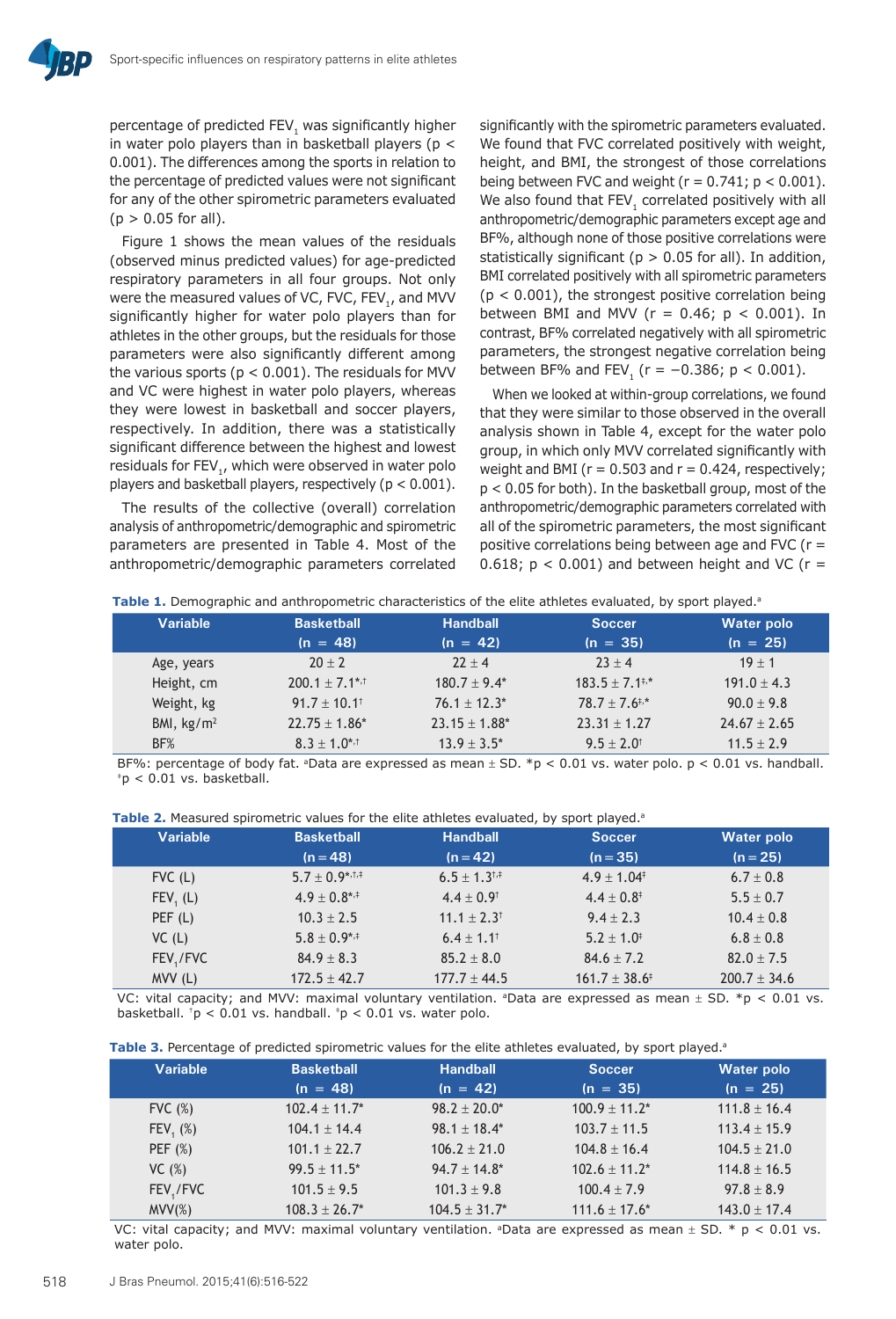



**Figure 1.** Mean  $\pm$  SD of the residuals (observed minus predicted values) for age-predicted respiratory parameters in the elite athletes evaluated, by sport played. Res: residual; VC: vital capacity; and MVV: maximal voluntary ventilation.  $*p < 0.05$  vs. water polo.

 $0.649$ ;  $p < 0.001$ ). In the soccer group, height, weight, and BMI all correlated positively with FVC and VC (p < 0.001 for all), the strongest such correlation being between weight and VC ( $r = 0.76$ ;  $p < 0.001$ ). We found that BF% did not correlate significantly with any of spirometric parameters evaluated ( $p > 0.05$  for all). In the handball group, the most significant correlations were those that FVC and VC presented with all of the anthropometric/demographic parameters evaluated  $(p < 0.001$  for all).

As can be seen in Figure 2, all of the abovementioned correlations were positive, except for those that BF% presented with all of the spirometric parameters evaluated. As in the overall correlation analysis, the most significant negative correlation was that between BF% and FEV,  $(r = -0.326; p < 0.001)$ .

## **DISCUSSION**

It is generally accepted that elite athletes and physically active individuals tend to have higher cardiorespiratory fitness levels. In the present study, the measured values were significantly higher than the predicted values for most of the spirometric parameters in all four groups of athletes. This finding could be of great importance in the diagnosis of respiratory disorders, especially in cases of airway obstruction.(1)

Our results are in agreement with those reported in other studies.(15,16) In a cross-sectional study conducted by Myrianthefs et al., which included 276 athletes engaged in various sports, the results were similar to those obtained in our study.<sup>(1)</sup> Those authors reported not only that the measured values for spirometric parameters were higher in the athletes than in the general population but also that those values were highest among the athletes who engaged in water-based sports.That leads us to one of the most striking results of our study—the fact that the values for spirometric parameters were highest among the athletes who engaged in water polo, which is a representative water-based sport, than among those who engaged in other sports involving the same type and intensity of exercise. Another major finding of the present study was that, in addition to the fact that the values for spirometric parameters were higher among the athletes who engaged in water polo than among those who engaged in land-based sports, the ECSC prediction equations underestimated certain spirometric values in the elite athletes, as has previously been reported.  $(17,18)$ This finding is in accordance with those of other studies showing that water polo players present statistically higher values for the major spirometric parameters (FVC, FEV<sub>1</sub>, VC, and MVV), suggesting that swimming on a regular basis improves lung function.<sup>(7,19)</sup>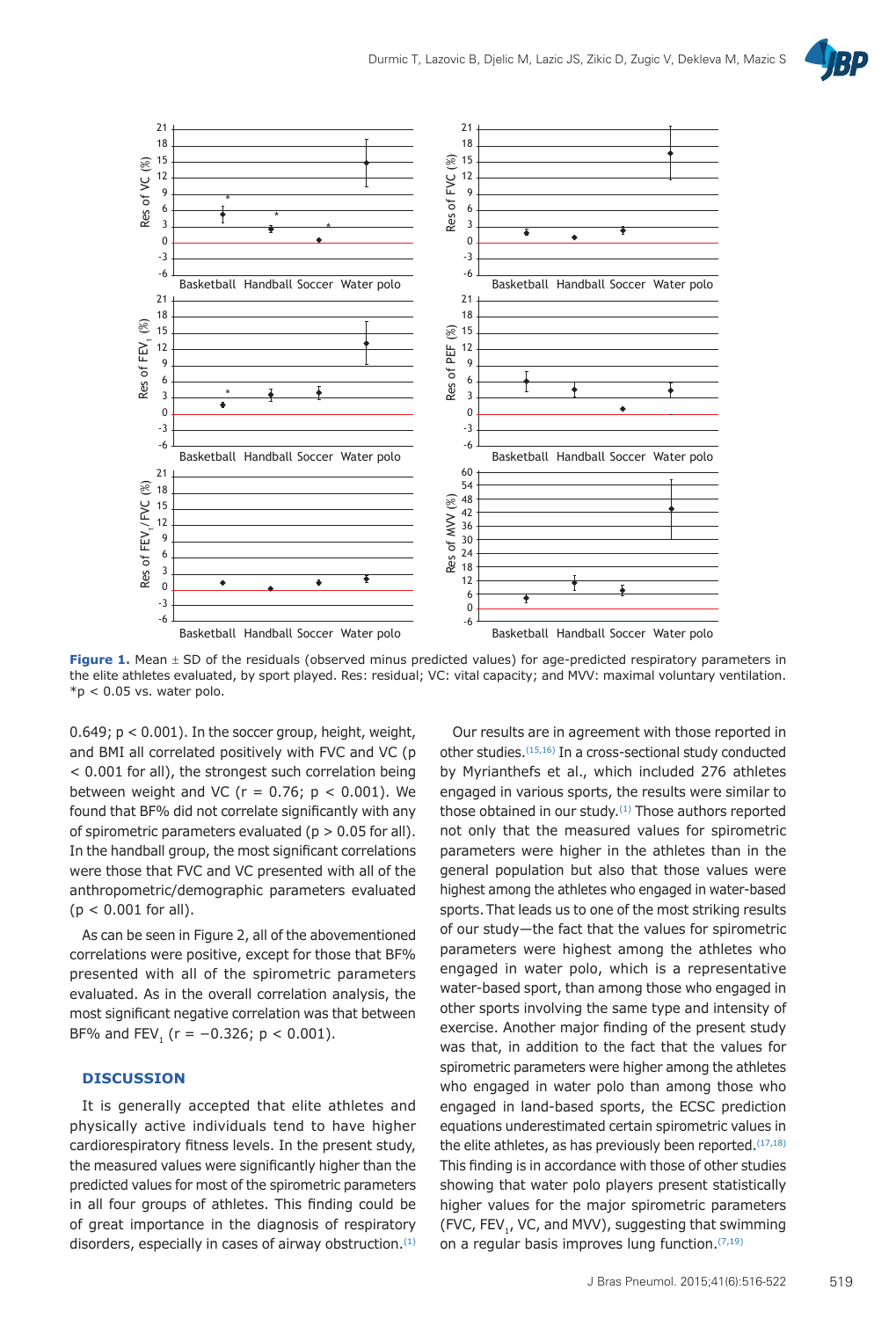

**Figure 2.** Correlations between percentage of body fat (BF%) and spirometric parameters, in handball players. VC: vital capacity.

|               | $FVC$ (L)             | FEV. (L)              | PEF (L)               | $VC$ (L)              | <b>FEV./FVC</b>       | <b>MVV(L)</b>        |
|---------------|-----------------------|-----------------------|-----------------------|-----------------------|-----------------------|----------------------|
| Age (years)   | 0.019                 | $-0.540$              | 0.114                 | 0.020                 | $-0.156$              | 0.100                |
| Height (cm)   | $0.652$ <sup>t</sup>  | $0.619$ <sup>t</sup>  | $0.456^{\dagger}$     | $0.657$ <sup>t</sup>  | $-0.127$              | $0.275$ <sup>t</sup> |
| Weight (kg)   | $0.741$ <sup>t</sup>  | $0.675$ <sup>t</sup>  | $0.548^{\dagger}$     | $0.765$ <sup>t</sup>  | $-0.235$ <sup>t</sup> | $0.496^{\dagger}$    |
| BMI $(kg/m2)$ | $0.396$ <sup>t</sup>  | $0.307$ <sup>t</sup>  | $0.313$ <sup>t</sup>  | $0.428$ <sup>t</sup>  | $-0.263$ <sup>t</sup> | 0.460 <sup>†</sup>   |
| BF%           | $-0.372$ <sup>t</sup> | $-0.386$ <sup>t</sup> | $-0.274$ <sup>t</sup> | $-0.344$ <sup>t</sup> | $-0.061$              | $-0.176*$            |

BF%: percentage of body fat; VC: vital capacity; and MVV: maximal voluntary ventilation. \*Correlation is significant at the 0.05 level (two-tailed). †Correlation is significant at the 0.01 level (two-tailed).

In the present study, the athletes who engaged in land-based sports showed relatively "normal" spirometric values in relation to age- and height-predicted values, whereas water polo players showed FEV. values approximately 16% higher than the predicted values. Although this is well known, the question remains: is the superior lung volume in athletes who engage in water-based sports a consequence of their training, or is it (to some extent or completely) due to natural endowment? In addition, although we found the values of FEV<sub>1</sub> and FVC to be higher in the water polo players than in the other athletes, the FEV1/FVC ratio was lower in the former group. This suggests that lung efficiency was higher in the other athletes, or that the water polo players had more residual capacity. $(13)$  There are various explanations for why water polo players and athletes who engage in other water-based sports generally have higher lung volumes than do athletes who engage in land-based sports. Swimmers not only tend to have characteristic skeletal features at an early age but also tend to be tall and thin, as well having a high biacromial diameter for their age. Furthermore, some studies have shown that swimming on a regular basis alters the elasticity of

the lungs and of the chest wall, which leads to further improvement in the lung function of swimmers and of athletes who engage in other water-based sports.<sup>(7,20)</sup> Moreover, the fundamental nature of the exercise engaged in by water polo players is, in some aspects, diametrically different from that of the exercise engaged in by athletes who play land-based sports. During immersion, the water pressure increases the load on the chest wall, thus elevating airway resistance. The ventilatory restriction that occurs momentarily in every respiratory cycle leads to intermittent hypoxia, which triggers an increase in the respiratory rate. $(1)$ Overall, athletes who engage in water-based sports tend to have functionally better respiratory muscles as a result of the greater pressure they are subjected to during immersion in the water.  $(7,20,21)$  Last but not least, it has been demonstrated that genetic factors make a substantial contribution to the enhanced lung function in swimmers.(22)

In addition to the significant differences between athletes who play water-based sports and those who play land-based sports, in terms of the spirometric values observed and confirmed in this study, another noteworthy aspect of our results is the obvious distinction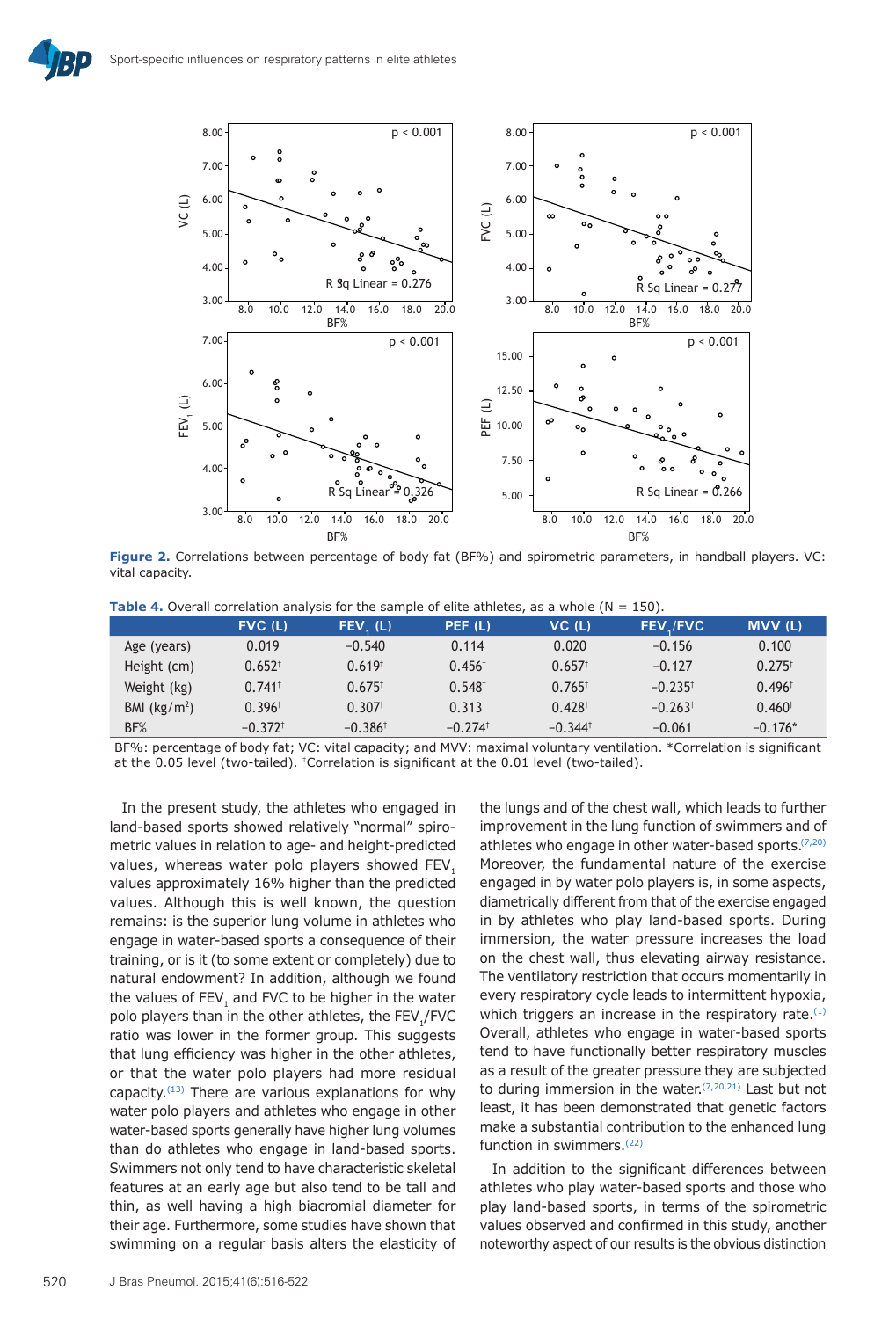

among the three land-based sports evaluated. To our knowledge, there have been no studies investigating such differences, which makes our study even more important. One possible explanation is that every sport differs in terms of the type and intensity of the exercise involved, which varies by season, as well as that there are sport-specific adaptations of body composition, a phenomenon known as "sport-specific morphological optimization".(23)

The results of our overall correlation analysis showed that almost all of the anthropometric/demographic parameters correlated significantly with the spirometric parameters evaluated. We found that FVC correlated positively with weight, height, and BMI, correlating most strongly with weight. In addition, BMI correlated positively with all spirometric parameters, the strongest positive correlation being between BMI and MVV. However, BF% correlated negatively with all spirometric parameters, correlating most strongly with FEV<sub>1</sub>. In our analysis of within-group differences, we found that the correlations were similar to those observed in the overall analysis, except for the water polo players, among whom MVV correlated significantly with weight and BMI. Our results showed that some anthropometric parameters, especially BF%, correlated negatively with the spirometric parameters evaluated, thereby demonstrating, as in other studies, that an increase in body fat can induce a decrease in lung function.(16,24) This finding is in accordance with those of other studies in the literature and can be explained by a reduction in expiratory reserve volume and functional residual capacity as a result of decreased lung compliance, decreased chest wall volume, and increased airway resistance. (24) Our results are in agreement with those of a study involving obese individuals, which demonstrated that lung function, expressed as DLCO, correlates positively with lean body mass.<sup> $(25)$ </sup> which is the opposite of BF%. In addition, some authors have reported that DLCO correlates positively with BMI, $(26)$  although not with BF%.<sup>(27)</sup> It is well known that in normal individuals (those engaged in regular physical activity), DLCO can double in proportion to the increased cardiac output, <sup>(28)</sup> thus potentially explaining the fact that BF% has no influence on the variability of DLCO in elite athletes.

According to the literature, higher levels of fat mass and obesity in general, even in athletes, are significantly associated with less low-frequency heart rate variability, which mainly reflects sympathetic activity. In addition, recent studies have shown that in some pulmonary disorders, even mild disorders, cardiac autonomic modulation is increased when there is sympathetic dominance of the autonomic balance. This is also associated with decreased DLCO, which could explain the negative correlations observed in our study.<sup>(29)</sup>

Perhaps the most important finding of the present study is that water polo players showed higher spirometric values than did the athletes in the other groups, indicating that the lung volumes and capacities of water polo players are mostly affected by the fact that they engage in a water-based sport. However, what is responsible for the high prevalence of asthma among swimmers remains an open question. Nevertheless, although the unique anthropometric characteristics of athletes engaged in water-based sports have, as previously mentioned, been shown to be mostly attributable to genetic endowment, it remains unclear whether the superior lung function found in such athletes is due to genetic influences or to the specific pattern of exercise. $(22)$ 

We found that measured spirometric values were significantly higher in elite athletes than in the general population, regardless of age or the type of sport played. These results are particularly relevant for cases in which an athlete seeks treatment for respiratory symptoms such as dyspnea, cough, and wheezing. Because sports medicine physicians use predicted (reference) values for spirometric parameters, the risk that the severity of restrictive disease or airway obstruction will be underestimated might be greater for athletes. Nevertheless, although our study included only athletes engaged in sports that were similar in terms of the type and intensity of exercise involved, water polo players stood out for their relatively high spirometric values. Our results suggest that the type of sport has a significant impact on respiratory adaptation. Because of these sport-specific differences, there is a need for further investigations examining specific exercise patterns; the influence of the duration, severity, and intensity of exercise; the early years of training; respiratory muscle strength; and specific genetic influences.

#### **REFERENCES**

- 1. Myrianthefs P, Grammatopoulou I, Katsoulas T, Baltopoulos G. Spirometry may underestimate airway obstruction in professional Greek athletes. Clin Respir J. 2014;8(2):240-7. http://dx.doi. org/10.1111/crj.12066
- 2. Quanjer PH, Stanojevic S, Cole TJ, Baur X, Hall GL, Culver BH, et al. Multi-ethnic reference values for spirometry for the 3-95-yr age range: the global lung function 2012 equations. Eur Respir J. 2012;40(6):1324-43. http://dx.doi.org/10.1183/09031936.00080312
- 3. Losnegard T, Hallén J. Elite cross-country skiers do not reach their running VO2max during roller ski skating. J Sports Med Phys Fitness. 2014;54(4):389-93.
- 4. Galy O, Ben Zoubir S, Hambli M, Chaouachi A, Hue O, Chamari K. Relationships between heart rate and physiological parameters of

performance in top-level water polo players. Biol Sport. 2014;31(1):33- 8. http://dx.doi.org/10.5604/20831862.1083277

- 5. Carrick-Ranson G, Hastings JL, Bhella PS, Fujimoto N, Shibata S, Palmer MD, et al. The effect of lifelong exercise dose on cardiovascular function during exercise. J Appl Physiol (1985). 2014;116(7):736-45. http://dx.doi.org/10.1152/japplphysiol.00342.2013
- 6. Degens H, Rittweger J, Parviainen T, Timonen KL, Suominen H, Heinonen A, Korhonen MT. Diffusion capacity of the lung in young and old endurance athletes. Int J Sports Med. 2013;34(12):1051-7. http://dx.doi.org/10.1055/s-0033-1345137
- 7. Doherty M, Dimitriou L. Comparison of lung volume in Greek swimmers, land based athletes, and sedentary controls using allometric scaling. Br J Sports Med.1997;31(4):337-41. http://dx.doi.